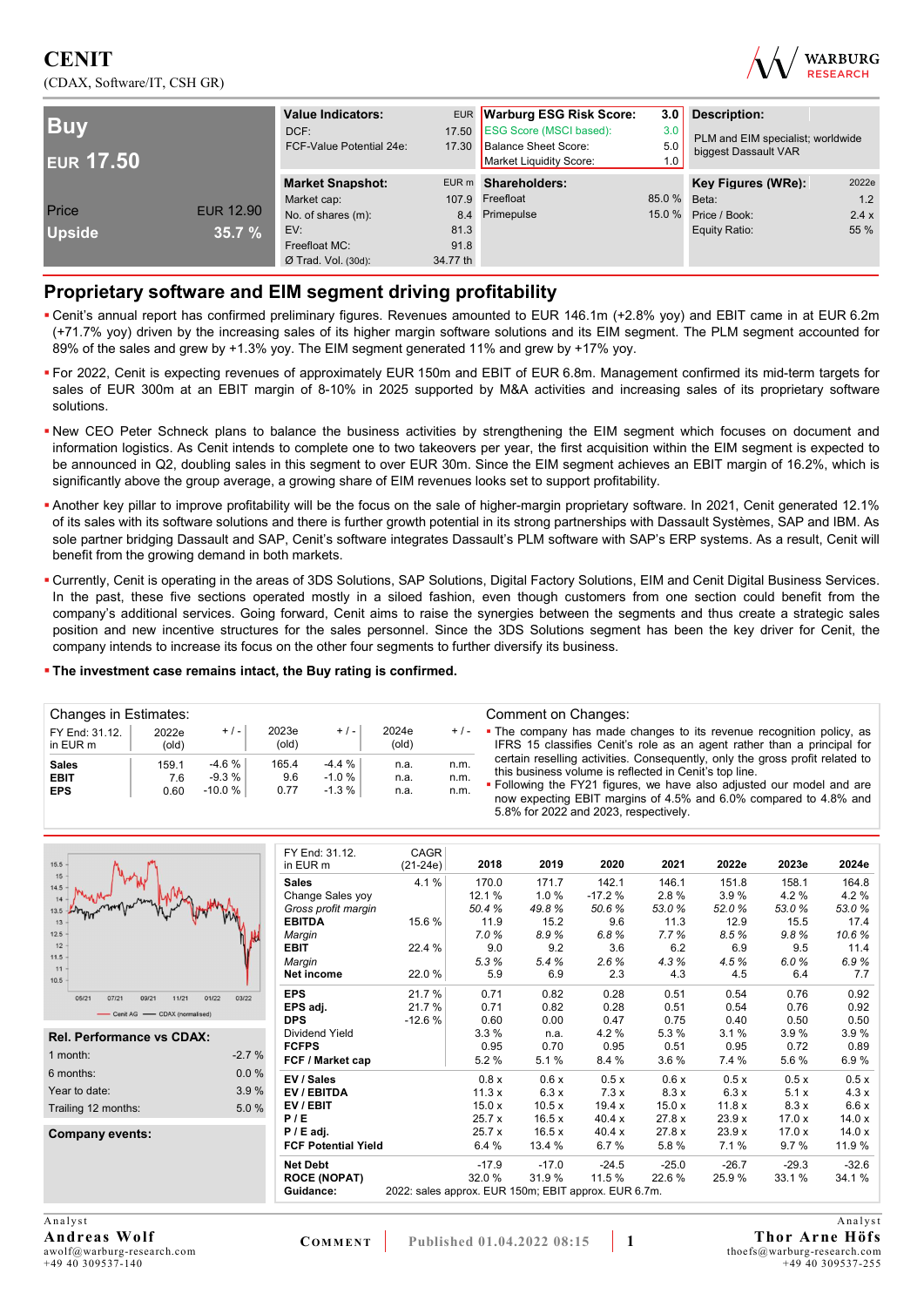





# **Company Background**

- Cenit is an independent software reseller providing complementary IT services and proprietary software.
- The business activities are divided into two segments: Product Lifecycle Management (PLM) and Enterprise Information Management (EIM).
- In the PLM segment, Cenit provides its customers with the full range of consulting, software and IT service offerings which are a necessity for operating an integrated PLM infrastructure.
- In the Enterprise Information Management (EIM) segment, Cenit addresses customer needs in trade and commerce, banks, insurance companies as well as utilities. IBM is an important software partner.
- PLM and EIM comprise submarkets such as Computer-aided Design (CAD), collaborative Product Definition Management (cPDM), Digital Manufacturing (DM), Enterprise Content Management (ECM) and Business Intelligence (BI).

## **Competitive Quality**

- Cenit is Dassault's worldwide biggest value-added reseller
- Dassault's dominant market position in the PLM software market is reflected in its market share north of 30% laying the foundation for Cenit's competitive quality.
- Proprietary add-on software refines off-the-shelf products and provides bridges to industry standard software such as SAP.
- Cenit is IBM's top-3 European partner for Cognos and FileNet

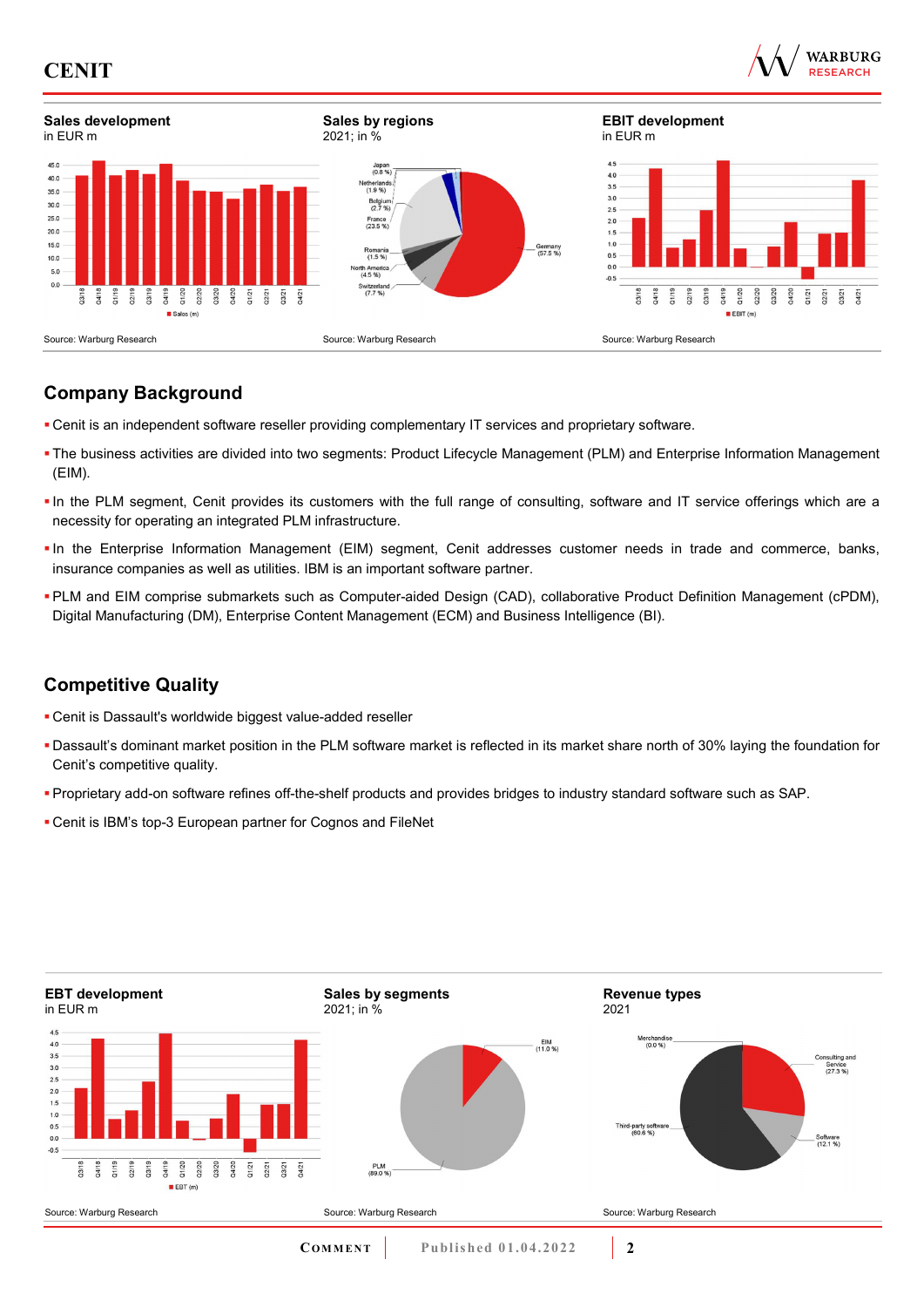

## DCF model

| וטשטווו ושש                    |        |                          |                           |        |       |       |                     |                              |       |       |          |                   |                       |             |
|--------------------------------|--------|--------------------------|---------------------------|--------|-------|-------|---------------------|------------------------------|-------|-------|----------|-------------------|-----------------------|-------------|
|                                |        | Detailed forecast period |                           |        |       |       |                     | <b>Transitional period</b>   |       |       |          |                   |                       | Term. Value |
| Figures in EUR m               | 2022e  | 2023e                    | 2024e                     | 2025e  | 2026e | 2027e | 2028e               | 2029e                        | 2030e | 2031e | 2032e    | 2033e             | 2034e                 |             |
| Sales                          | 151.8  | 158.1                    | 164.8                     | 171.4  | 175.1 | 179.0 | 182.9               | 187.0                        | 191.1 | 195.3 | 199.6    | 204.0             | 208.0                 |             |
| Sales change                   | 3.9%   | 4.2%                     | 4.2%                      | 4.0%   | 2.2%  | 2.2%  | 2.2%                | 2.2%                         | 2.2%  | 2.2%  | 2.2%     | 2.2%              | 2.0%                  | 2.0%        |
| <b>EBIT</b>                    | 6.9    | 9.5                      | 11.4                      | 12.9   | 11.7  | 11.6  | 11.0                | 11.2                         | 11.5  | 11.7  | 12.0     | 12.2              | 12.5                  |             |
| EBIT-margin                    | 4.5%   | 6.0%                     | 6.9%                      | 7.5%   | 6.7%  | 6.5%  | 6.0%                | 6.0%                         | 6.0%  | 6.0%  | 6.0%     | 6.0%              | 6.0%                  |             |
| Tax rate (EBT)                 | 30.0%  | 30.0%                    | 30.0%                     | 31.0%  | 31.0% | 31.0% | 31.0%               | 31.0%                        | 31.0% | 31.0% | 31.0%    | 31.0%             | 31.0%                 |             |
| <b>NOPAT</b>                   | 4.8    | 6.7                      | 8.0                       | 8.9    | 8.1   | 8.0   | 7.6                 | 7.7                          | 7.9   | 8.1   | 8.3      | 8.4               | 8.6                   |             |
| Depreciation                   | 6.0    | 6.0                      | 6.0                       | 5.1    | 5.3   | 5.4   | 5.5                 | 5.6                          | 5.7   | 5.9   | 6.0      | 6.1               | 6.2                   |             |
| in % of Sales                  | 4.0%   | 3.8%                     | 3.6%                      | 3.0%   | 3.0%  | 3.0%  | 3.0%                | 3.0%                         | 3.0%  | 3.0%  | 3.0%     | 3.0%              | 3.0%                  |             |
| Changes in provisions          | 0.0    | 0.0                      | 0.0                       | 0.1    | 0.0   | 0.0   | 0.0                 | 0.0                          | 0.0   | 0.0   | 0.0      | 0.0               | 0.0                   |             |
| Change in Liquidity from       |        |                          |                           |        |       |       |                     |                              |       |       |          |                   |                       |             |
| - Working Capital              | $-3.0$ | 0.8                      | 0.7                       | $-1.0$ | 0.3   | 0.3   | 0.3                 | 0.4                          | 0.4   | 0.4   | 0.4      | 0.4               | 0.4                   |             |
| - Capex                        | 2.4    | 2.4                      | 2.4                       | 5.1    | 5.3   | 5.4   | 5.5                 | 5.6                          | 5.7   | 5.9   | 6.0      | 6.1               | 6.2                   |             |
| Capex in % of Sales            | 1.6%   | 1.5%                     | 1.5%                      | 3.0%   | 3.0%  | 3.0%  | 3.0%                | 3.0%                         | 3.0%  | 3.0%  | 3.0%     | 3.0%              | 3.0%                  |             |
| - Other                        | 3.4    | 3.4                      | 3.4                       | 0.0    | 0.0   | 0.0   | 0.0                 | 0.0                          | 0.0   | 0.0   | 0.0      | 0.0               | 0.0                   |             |
| Free Cash Flow (WACC<br>Model) | 8.0    | 6.0                      | 7.5                       | 10.0   | 7.8   | 7.7   | 7.3                 | 7.4                          | 7.6   | 7.8   | 7.9      | 8.1               | 8.3                   | 8           |
| PV of FCF                      | 8.0    | 5.6                      | 6.4                       | 8.0    | 5.7   | 5.3   | 4.6                 | 4.3                          | 4.1   | 3.9   | 3.7      | 3.5               | 3.3                   | 56          |
| share of PVs                   |        | 16.28 %                  |                           |        |       |       |                     | 37.80 %                      |       |       |          |                   |                       | 45.92 %     |
| <b>Model parameter</b>         |        |                          |                           |        |       |       |                     | Valuation (m)                |       |       |          |                   |                       |             |
| Derivation of WACC:            |        |                          | Derivation of Beta:       |        |       |       |                     | Present values 2034e         |       |       | 66       |                   |                       |             |
|                                |        |                          |                           |        |       |       |                     | <b>Terminal Value</b>        |       |       | 56       |                   |                       |             |
| Debt ratio                     | 2.00%  |                          | <b>Financial Strength</b> |        |       | 1.20  |                     | <b>Financial liabilities</b> |       |       | $\Omega$ |                   |                       |             |
| Cost of debt (after tax)       | 2.1%   |                          | Liquidity (share)         |        |       | 1.20  |                     | <b>Pension liabilities</b>   |       |       | 1        |                   |                       |             |
| Market return                  | 7.00 % |                          | Cyclicality               |        |       | 1.20  | Hybrid capital      |                              |       |       | 0        |                   |                       |             |
| Risk free rate                 | 1.50 % |                          | Transparency              |        |       | 1.10  |                     | Minority interest            |       |       | 1        |                   |                       |             |
|                                |        |                          | Others                    |        |       | 1.30  |                     | Market val. of investments   |       |       | 0        |                   |                       |             |
|                                |        |                          |                           |        |       |       | Liquidity           |                              |       |       | 26       | No. of shares (m) |                       | 8.4         |
| <b>WACC</b>                    | 7.98%  |                          | <b>Beta</b>               |        |       | 1.20  | <b>Equity Value</b> |                              |       | 147   |          |                   | Value per share (EUR) | 17.54       |

### **Sensitivity Value per Share (EUR)**

|                    | <b>Terminal Growth</b> |              |       |       |       |                               |        |                |                  | Delta EBIT-margin |         |       |       |                                                   |       |       |
|--------------------|------------------------|--------------|-------|-------|-------|-------------------------------|--------|----------------|------------------|-------------------|---------|-------|-------|---------------------------------------------------|-------|-------|
| <b>Beta WACC</b>   | 1.25%                  | <b>.50 %</b> |       |       |       | $1.75\%$ 2.00 % 2.25 % 2.50 % | 2.75 % |                | <b>Beta WACC</b> | -1.5 pp           | -1.0 pp |       |       | $-0.5$ pp $+0.0$ pp $+0.5$ pp $+1.0$ pp $+1.5$ pp |       |       |
| $1.39$ $9.0\%$     | 15.12                  | 15.27        | 15.44 | 15.62 | 15.81 | 16.02                         | 16.24  | $1.39$ $9.0%$  |                  | 12.48             | 13.53   | 14.57 | 15.62 | 16.66                                             | 17.71 | 18.75 |
| $1.29$ 8.5 %       | 15.90                  | 16.08        | 16.29 | 16.50 | 16.74 | 17.00                         | 17.27  | 1.29 $8.5\%$   |                  | 13.14             | 14.26   | 15.38 | 16.50 | 17.63                                             | 18.75 | 19.87 |
| 1.25 $8.2\%$       | 16.33                  | 16.53        | 16.76 | 17.00 | 17.26 | 17.55                         | 17.86  | 1.25 $8.2\%$   |                  | 13.51             | 14.67   | 15.84 | 17.00 | 18.16                                             | 19.33 | 20.49 |
| $1.20\quad 8.0\%$  | 16.79                  | 17.02        | 17.27 | 17.54 | 17.83 | 18.15                         | 18.50  | 1.20 $8.0\%$   |                  | 13.91             | 15.12   | 16.33 | 17.54 | 18.75                                             | 19.96 | 21.17 |
| 1.15 $7.7\%$       | 17.29                  | 17.54        | 17.82 | 18.12 | 18.45 | 18.81                         | 19.21  | 1.15 $7.7%$    |                  | 14.34             | 15.60   | 16.86 | 18.12 | 19.38                                             | 20.64 | 21.90 |
| $1.11 \quad 7.5\%$ | 17.83                  | 18.11        | 18.42 | 18.76 | 19.13 | 19.54                         | 19.99  | 1.11 $7.5\%$   |                  | 14.82             | 16.13   | 17.44 | 18.76 | 20.07                                             | 21.39 | 22.70 |
| 1.01 $7.0\%$       | 19.04                  | 19.40        | 19.79 | 20.23 | 20.70 | 21.23                         | 21.83  | $1.01$ $7.0\%$ |                  | 15.90             | 17.34   | 18.78 | 20.23 | 21.67                                             | 23.11 | 24.55 |

We expect Cenit to return to its historical margin levels.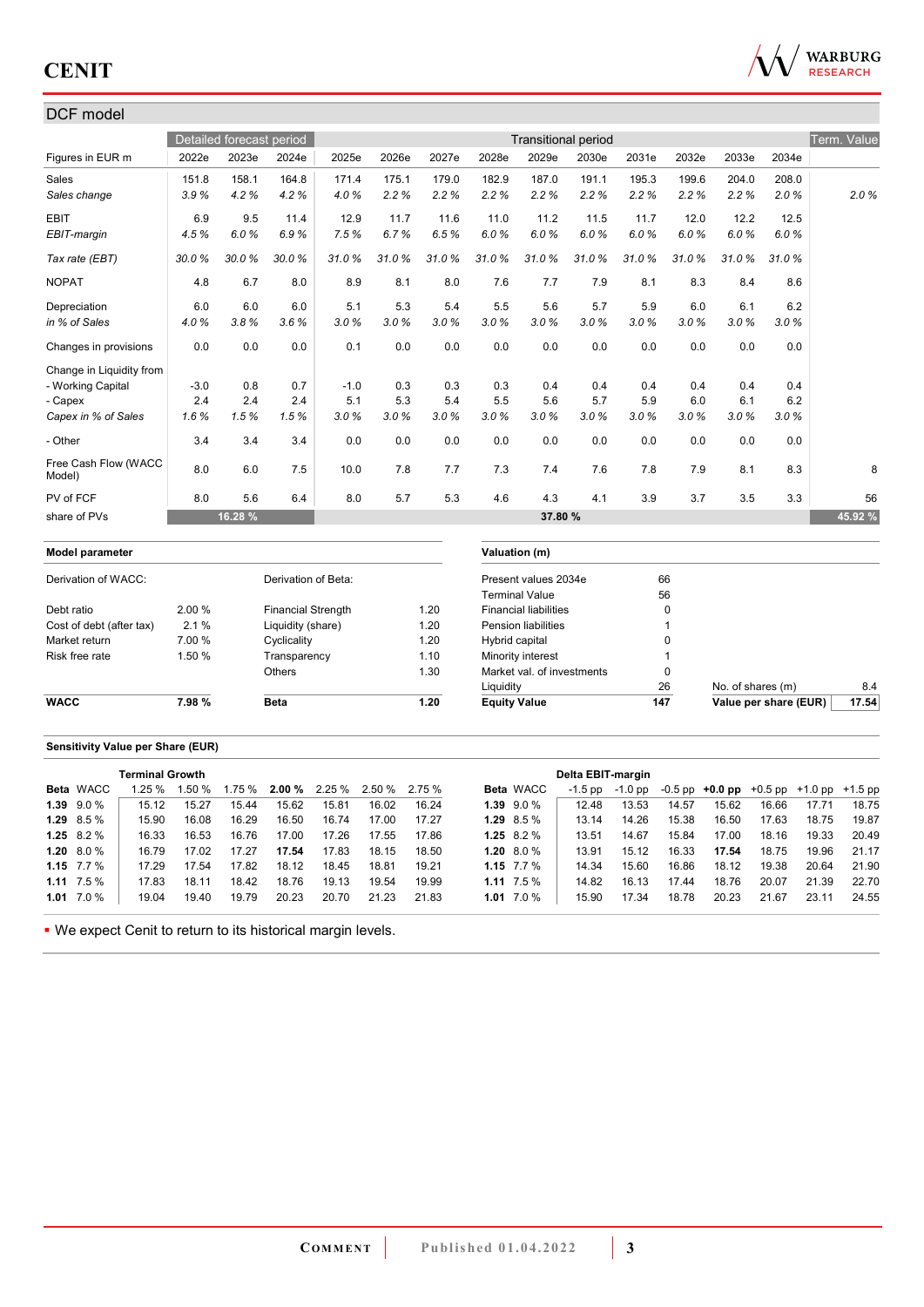

### **Free Cash Flow Value Potential**

Warburg Research's valuation tool "FCF Value Potential" reflects the ability of the company to generate sustainable free cash flows. It is based on the "FCF potential" - a FCF "ex growth" figure - which assumes unchanged working capital and pure maintenance capex. A value indication is derived via the perpetuity of a given year's "FCF potential" with consideration of the weighted costs of capital. The fluctuating value indications over time add a timing element to the DCF model (our preferred valuation tool).

| in EUR m                               | 2018    | 2019    | 2020    | 2021    | 2022e   | 2023e   | 2024e   |
|----------------------------------------|---------|---------|---------|---------|---------|---------|---------|
| Net Income before minorities           | 6.1     | 7.0     | 2.3     | 4.4     | 4.7     | 6.6     | 7.9     |
| + Depreciation + Amortisation          | 2.9     | 6.0     | 6.0     | 5.0     | 6.0     | 6.0     | 6.0     |
| - Net Interest Income                  | $-0.1$  | $-0.3$  | $-0.2$  | 0.3     | $-0.2$  | $-0.2$  | $-0.2$  |
| - Maintenance Capex                    | 0.5     | 0.4     | 0.4     | 0.2     | 1.8     | 1.8     | 1.8     |
| + Other                                | 0.0     | 0.0     | $-3.4$  | $-3.5$  | $-3.3$  | $-3.3$  | $-3.3$  |
| = Free Cash Flow Potential             | 8.6     | 12.9    | 4.7     | 5.4     | 5.8     | 7.6     | 9.0     |
| FCF Potential Yield (on market EV)     | 6.4%    | 13.4 %  | 6.7%    | 5.8%    | 7.1%    | 9.7%    | 11.9%   |
| <b>WACC</b>                            | 7.98 %  | 7.98 %  | 7.98 %  | 7.98 %  | 7.98 %  | 7.98 %  | 7.98 %  |
| = Enterprise Value (EV)                | 135.1   | 96.3    | 70.3    | 93.7    | 81.3    | 78.6    | 75.3    |
| = Fair Enterprise Value                | 108.2   | 161.1   | 59.1    | 68.1    | 72.2    | 95.6    | 112.4   |
| - Net Debt (Cash)                      | $-26.4$ | $-26.4$ | $-26.4$ | $-26.4$ | $-28.1$ | $-30.7$ | $-34.0$ |
| - Pension Liabilities                  | 1.4     | 1.4     | 1.4     | 1.4     | 1.4     | 1.4     | 1.4     |
| - Other                                | 0.0     | 0.0     | 0.0     | 0.0     | 0.0     | 0.0     | 0.0     |
| - Market value of minorities           | 0.0     | 0.0     | 0.0     | 0.0     | 0.0     | 0.0     | 0.0     |
| + Market value of investments          | 0.0     | 0.0     | 0.0     | 0.0     | 0.0     | 0.0     | 0.0     |
| = Fair Market Capitalisation           | 133.2   | 186.1   | 84.1    | 93.0    | 98.9    | 124.9   | 145.1   |
| Number of shares, average              | 8.4     | 8.4     | 8.4     | 8.4     | 8.4     | 8.4     | 8.4     |
| = Fair value per share (EUR)           | 15.92   | 22.24   | 10.05   | 11.12   | 11.82   | 14.93   | 17.34   |
| premium (-) / discount (+) in %        |         |         |         |         | $-8.4%$ | 15.7 %  | 34.4 %  |
| Sensitivity Fair value per Share (EUR) |         |         |         |         |         |         |         |
| 10.98 %                                | 12.38   | 16.98   | 8.12    | 8.89    | 9.46    | 11.81   | 13.66   |
| 9.98%                                  | 13.33   | 18.38   | 8.63    | 9.49    | 10.09   | 12.64   | 14.64   |
| 8.98%                                  | 14.48   | 20.09   | 9.26    | 10.21   | 10.86   | 13.66   | 15.84   |
| <b>WACC</b><br>7.98%                   | 15.92   | 22.24   | 10.05   | 11.12   | 11.82   | 14.93   | 17.34   |
| 6.98 %                                 | 17.77   | 25.00   | 11.06   | 12.28   | 13.06   | 16.57   | 19.26   |
| 5.98 %                                 | 20.24   | 28.68   | 12.41   | 13.84   | 14.71   | 18.75   | 21.83   |
| 4.98 %                                 | 23.71   | 33.84   | 14.30   | 16.02   | 17.02   | 21.81   | 25.43   |

**Business model with low capex requirements and high FCF...** 

**...** provides scope for acquisitions and a shareholder-friendly dividend policy.

FCF-Value-CAGR 2018-2024e: 1%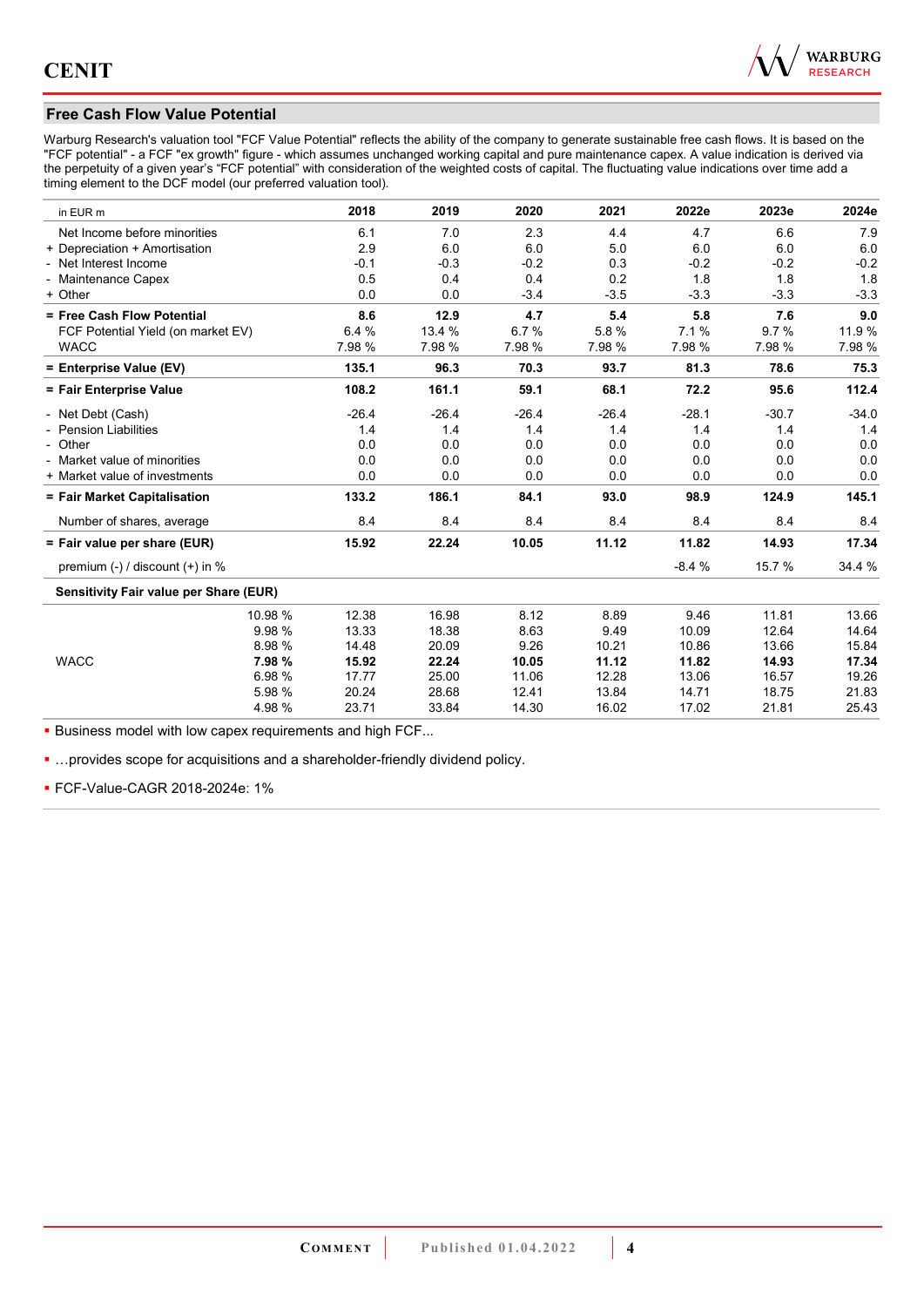

#### Valuation 2018 2019 2020 2021 2022e 2023e 2024e Price / Book 4.0 x 2.8 x 2.3 x 2.8 x 2.4 x 2.1 x 1.9 x Book value per share ex intangibles  $2.90$   $3.30$   $3.70$   $3.90$   $4.01$   $4.68$   $5.41$ <br>EV / Sales  $0.5 \times$   $0.5 \times$   $0.5 \times$   $0.5 \times$   $0.5 \times$   $0.5 \times$  $EV/Sales$  0.8  $0.8 \times$  0.6  $x$  0.5  $x$  0.6  $x$  0.5  $x$  0.5  $x$  0.5  $x$  0.5  $x$  0.5  $x$  0.5  $x$ EV / EBITDA 11.3 x 6.3 x 7.3 x 8.3 x 6.3 x 5.1 x 4.3 x EV / EBIT 15.0 x 10.5 x 19.4 x 15.0 x 11.8 x 8.3 x 6.6 x EV / EBIT adj.\* 15.0 x 10.5 x 19.4 x 15.0 x 11.8 x 8.3 x 6.6 x P / FCF 19.1 x 19.5 x 11.9 x 27.6 x 13.5 x 17.9 x 14.5 x P / E 25.7 x 16.5 x 40.4 x 27.8 x 23.9 x 17.0 x 14.0 x P / E adj.\* 25.7 x 16.5 x 40.4 x 27.8 x 23.9 x 17.0 x 14.0 x Dividend Yield 3.3 % n.a. 4.2 % 5.3 % 3.1 % 3.9 % 3.9 % FCF Potential Yield (on market EV) 6.4 % 13.4 % 6.7 % 5.8 % 7.1 % 9.7 % 11.9 % \*Adjustments made for: -

#### **Company Specific Items**

|                        | 2018   | 2019   | 2020  | 2021  | 2022e | 2023e | 2024e |
|------------------------|--------|--------|-------|-------|-------|-------|-------|
| Consulting and Service | 49.78  | 49.49  | 38.49 | 39.82 | 41.41 | 42.86 | 44.15 |
| Software               | 15.45  | 16.54  | 15.93 | 17.69 | 20.52 | 24.21 | 28.57 |
| Third-party software   | 104.30 | 105.63 | 87.40 | 88.54 | 89.87 | 91.04 | 92.04 |
| Merchandise            | 0.47   | 0.24   | 0.31  | 0.02  | 0.02  | 0.02  | 0.02  |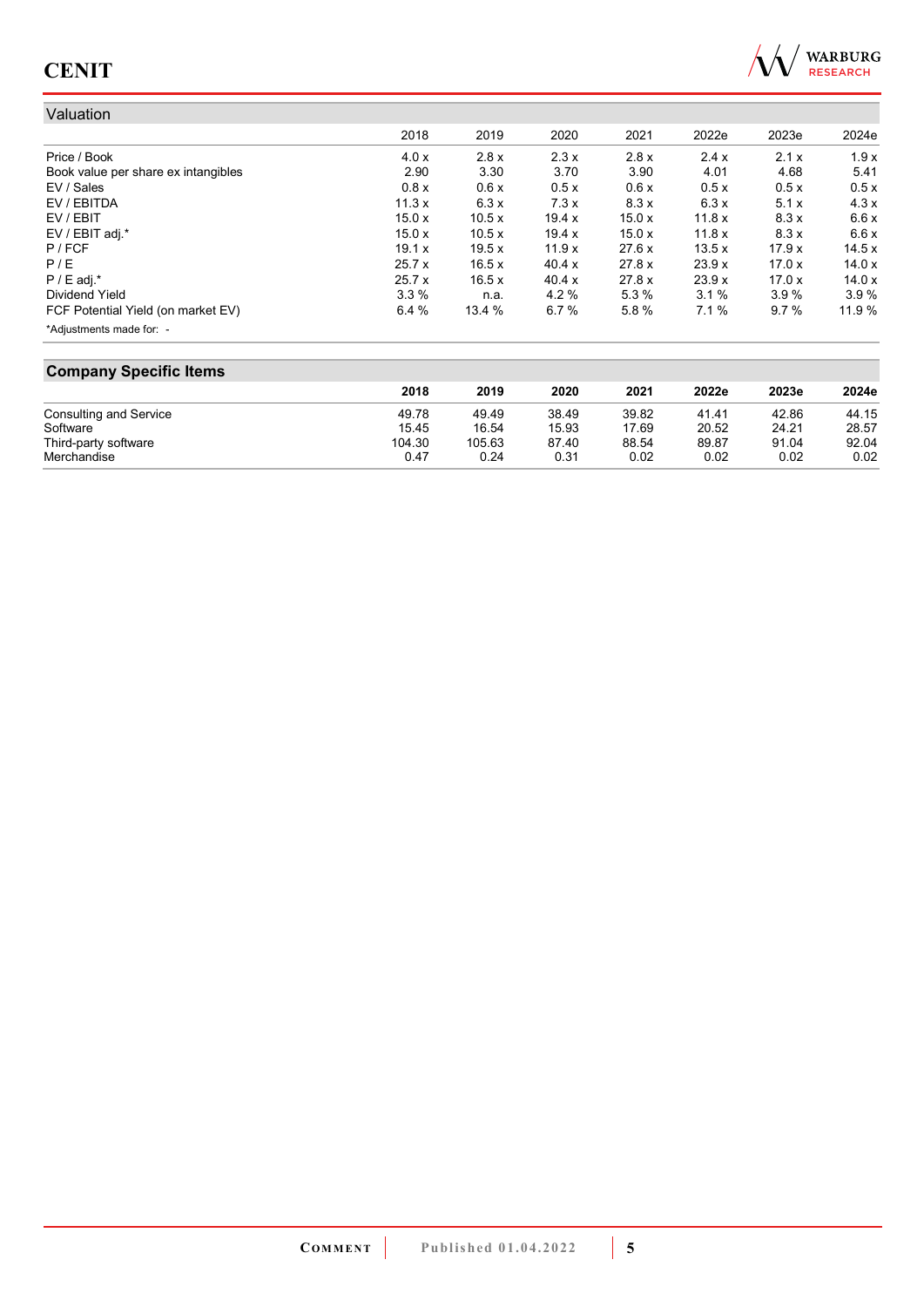

### **Consolidated profit & loss**

| In EUR <sub>m</sub>                              | 2018   | 2019  | 2020     | 2021  | 2022e | 2023e | 2024e |
|--------------------------------------------------|--------|-------|----------|-------|-------|-------|-------|
| <b>Sales</b>                                     | 170.0  | 171.7 | 142.1    | 146.1 | 151.8 | 158.1 | 164.8 |
| Change Sales yoy                                 | 12.1 % | 1.0%  | $-17.2%$ | 2.8%  | 3.9%  | 4.2%  | 4.2%  |
| Increase / decrease in inventory                 | 0.0    | 0.0   | 0.0      | 0.0   | 0.0   | 0.0   | 0.0   |
| Own work capitalised                             | 0.0    | 0.0   | 0.0      | 0.0   | 0.0   | 0.0   | 0.0   |
| <b>Total Sales</b>                               | 170.0  | 171.7 | 142.1    | 146.1 | 151.8 | 158.1 | 164.8 |
| Material expenses                                | 84.2   | 86.3  | 70.3     | 68.6  | 72.9  | 74.3  | 77.4  |
| <b>Gross profit</b>                              | 85.8   | 85.5  | 71.9     | 77.5  | 78.9  | 83.8  | 87.3  |
| Gross profit margin                              | 50.4%  | 49.8% | 50.6%    | 53.0% | 52.0% | 53.0% | 53.0% |
| Personnel expenses                               | 58.6   | 60.3  | 54.8     | 59.7  | 59.0  | 61.0  | 62.0  |
| Other operating income                           | 1.9    | 1.3   | 1.2      | 2.3   | 2.4   | 2.5   | 2.6   |
| Other operating expenses                         | 17.1   | 11.3  | 8.6      | 8.8   | 9.5   | 9.8   | 10.5  |
| Unfrequent items                                 | 0.0    | 0.0   | 0.0      | 0.0   | 0.0   | 0.0   | 0.0   |
| <b>EBITDA</b>                                    | 11.9   | 15.2  | 9.6      | 11.3  | 12.9  | 15.5  | 17.4  |
| Margin                                           | 7.0%   | 8.9%  | 6.8%     | 7.7%  | 8.5%  | 9.8%  | 10.6% |
| Depreciation of fixed assets                     | 1.1    | 4.3   | 4.4      | 4.1   | 4.5   | 4.5   | 4.5   |
| <b>EBITA</b>                                     | 10.9   | 11.0  | 5.2      | 7.2   | 8.4   | 11.0  | 12.9  |
| Amortisation of intangible assets                | 1.9    | 1.8   | 1.6      | 1.0   | 1.5   | 1.5   | 1.5   |
| Goodwill amortisation                            | 0.0    | 0.0   | 0.0      | 0.0   | 0.0   | 0.0   | 0.0   |
| <b>EBIT</b>                                      | 9.0    | 9.2   | 3.6      | 6.2   | 6.9   | 9.5   | 11.4  |
| Margin                                           | 5.3%   | 5.4%  | 2.6%     | 4.3%  | 4.5%  | 6.0%  | 6.9%  |
| EBIT adj.                                        | 9.0    | 9.2   | 3.6      | 6.2   | 6.9   | 9.5   | 11.4  |
| Interest income                                  | 0.0    | 0.0   | 0.0      | 0.0   | 0.0   | 0.0   | 0.0   |
| Interest expenses                                | 0.1    | 0.3   | 0.2      | 0.2   | 0.2   | 0.2   | 0.2   |
| Other financial income (loss)                    | 0.0    | 0.0   | 0.0      | 0.4   | 0.0   | 0.0   | 0.0   |
| <b>EBT</b>                                       | 9.0    | 8.9   | 3.4      | 6.5   | 6.7   | 9.4   | 11.3  |
| Margin                                           | 5.3%   | 5.2%  | 2.4%     | 4.5%  | 4.4%  | 5.9%  | 6.8%  |
| <b>Total taxes</b>                               | 2.8    | 1.9   | 1.1      | 2.2   | 2.0   | 2.8   | 3.4   |
| Net income from continuing operations            | 6.1    | 7.0   | 2.3      | 4.4   | 4.7   | 6.6   | 7.9   |
| Income from discontinued operations (net of tax) | 0.0    | 0.0   | 0.0      | 0.0   | 0.0   | 0.0   | 0.0   |
| Net income before minorities                     | 6.1    | 7.0   | 2.3      | 4.4   | 4.7   | 6.6   | 7.9   |
| Minority interest                                | 0.2    | 0.1   | 0.0      | 0.1   | 0.2   | 0.2   | 0.2   |
| <b>Net income</b>                                | 5.9    | 6.9   | 2.3      | 4.3   | 4.5   | 6.4   | 7.7   |
| Margin                                           | 3.5%   | 4.0%  | 1.6%     | 2.9%  | 3.0%  | 4.0%  | 4.7%  |
| Number of shares, average                        | 8.4    | 8.4   | 8.4      | 8.4   | 8.4   | 8.4   | 8.4   |
| <b>EPS</b>                                       | 0.71   | 0.82  | 0.28     | 0.51  | 0.54  | 0.76  | 0.92  |
| EPS adj.                                         | 0.71   | 0.82  | 0.28     | 0.51  | 0.54  | 0.76  | 0.92  |
| *Adjustments made for:                           |        |       |          |       |       |       |       |

**Guidance: 2022: sales approx. EUR 150m; EBIT approx. EUR 6.7m.**

### **Financial Ratios**

| 2018    | 2019    | 2020    | 2021    | 2022e  | 2023e  | 2024e   |
|---------|---------|---------|---------|--------|--------|---------|
| 93.0 %  | 91.1%   | 93.2 %  | 92.3 %  | 91.5 % | 90.2%  | 89.4 %  |
| $-2.5x$ | 1.8x    | 3.5x    | 25.8 x  | 2.6x   | 9.3x   | 4.8x    |
| 168.3 x | 51.1 x  | 47.5x   | 70.0 x  | 77.5x  | 93.5 x | 105.1 x |
| 31.6 %  | 21.8 %  | 33.2%   | 33.2 %  | 30.0%  | 30.0%  | 30.0 %  |
| 81.9%   | $0.0\%$ | 171.6 % | 144.1 % | 71.4 % | 63.9%  | 53.0 %  |
| n.a.    | n.a.    | n.a.    | n.a.    | n.a.   | n.a.   | n.a.    |
|         |         |         |         |        |        |         |







 $2019$ 

2020

2018





- Gross profit margin - Total Operating Costs / Sales - EBIT margin

2021 2022e 2023e 2024e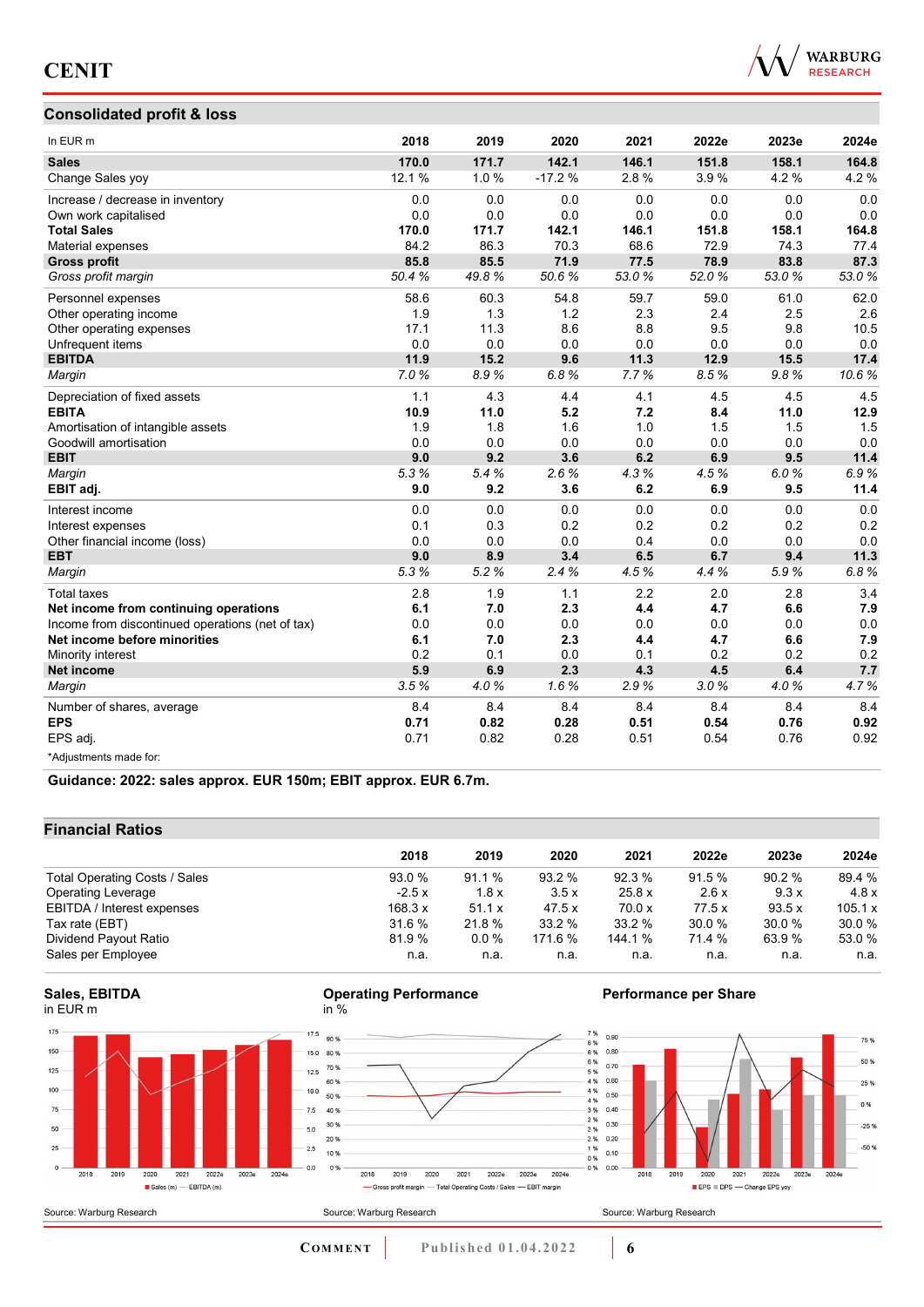### **Consolidated balance sheet**



| Consolidated balance sheet                              |      |      |      |      |       |       |       |
|---------------------------------------------------------|------|------|------|------|-------|-------|-------|
| In EUR m                                                | 2018 | 2019 | 2020 | 2021 | 2022e | 2023e | 2024e |
| <b>Assets</b>                                           |      |      |      |      |       |       |       |
| Goodwill and other intangible assets                    | 13.5 | 12.2 | 11.1 | 10.3 | 10.8  | 11.3  | 11.8  |
| thereof other intangible assets                         | 1.6  | 1.3  | 0.9  | 0.6  | 1.1   | 1.6   | 2.1   |
| thereof Goodwill                                        | 6.6  | 6.6  | 6.6  | 6.6  | 6.6   | 6.6   | 6.6   |
| Property, plant and equipment                           | 2.7  | 2.4  | 1.8  | 1.4  | 3.9   | 6.5   | 9.0   |
| <b>Financial assets</b>                                 | 2.6  | 2.7  | 2.6  | 3.2  | 3.2   | 3.2   | 3.2   |
| Other long-term assets                                  | 0.0  | 14.1 | 11.9 | 10.5 | 0.0   | 0.0   | 0.0   |
| <b>Fixed assets</b>                                     | 18.7 | 31.4 | 27.3 | 25.4 | 18.0  | 21.0  | 24.1  |
| Inventories                                             | 0.0  | 0.3  | 0.0  | 0.0  | 0.1   | 0.1   | 0.1   |
| Accounts receivable                                     | 25.0 | 24.1 | 17.0 | 26.8 | 21.2  | 22.1  | 23.0  |
| Liquid assets                                           | 18.0 | 18.5 | 26.1 | 26.4 | 28.1  | 30.7  | 34.0  |
| Other short-term assets                                 | 17.3 | 15.1 | 13.0 | 14.2 | 14.2  | 14.2  | 14.2  |
| <b>Current assets</b>                                   | 60.3 | 58.0 | 56.1 | 67.4 | 63.5  | 67.1  | 71.3  |
| <b>Total Assets</b>                                     | 79.1 | 89.3 | 83.4 | 92.8 | 81.5  | 88.1  | 95.3  |
| Liabilities and shareholders' equity                    |      |      |      |      |       |       |       |
| Subscribed capital                                      | 8.4  | 8.4  | 8.4  | 8.4  | 8.4   | 8.4   | 8.4   |
| Capital reserve                                         | 1.1  | 1.1  | 1.1  | 1.1  | 1.1   | 1.1   | 1.1   |
| Retained earnings                                       | 14.1 | 14.2 | 14.2 | 14.5 | 12.7  | 15.7  | 19.3  |
| Other equity components                                 | 14.3 | 16.2 | 18.4 | 19.0 | 22.2  | 25.3  | 28.4  |
| Shareholders' equity                                    | 37.8 | 39.8 | 42.1 | 42.9 | 44.3  | 50.4  | 57.1  |
| Minority interest                                       | 1.3  | 1.1  | 0.7  | 0.8  | 0.8   | 0.8   | 0.8   |
| <b>Total equity</b>                                     | 39.1 | 40.9 | 42.7 | 43.6 | 45.1  | 51.2  | 57.8  |
| Provisions                                              | 0.9  | 1.9  | 2.8  | 2.0  | 2.0   | 2.0   | 2.0   |
| thereof provisions for pensions and similar obligations | 0.1  | 1.5  | 1.6  | 1.4  | 1.4   | 1.4   | 1.4   |
| Financial liabilities (total)                           | 0.0  | 0.0  | 0.0  | 0.0  | 0.0   | 0.0   | 0.0   |
| Short-term financial liabilities                        | 0.0  | 0.0  | 0.0  | 0.0  | 0.0   | 0.0   | 0.0   |
| Accounts payable                                        | 7.9  | 6.0  | 3.3  | 6.0  | 3.5   | 3.6   | 3.8   |
| <b>Other liabilities</b>                                | 31.1 | 40.5 | 34.7 | 41.2 | 30.9  | 31.3  | 31.7  |
| <b>Liabilities</b>                                      | 40.0 | 48.4 | 40.7 | 49.2 | 36.4  | 36.9  | 37.5  |
| Total liabilities and shareholders' equity              | 79.1 | 89.3 | 83.4 | 92.8 | 81.5  | 88.1  | 95.3  |

### **Financial Ratios**

|                                         | 2018     | 2019     | 2020     | 2021     | 2022e    | 2023e    | 2024e    |
|-----------------------------------------|----------|----------|----------|----------|----------|----------|----------|
| <b>Efficiency of Capital Employment</b> |          |          |          |          |          |          |          |
| <b>Operating Assets Turnover</b>        | 9.9x     | 9.0 x    | 10.9x    | 7.7x     | 8.2x     | 7.2x     | 6.6x     |
| Capital Employed Turnover               | 8.0 x    | 7.2x     | 7.8x     | 7.8x     | 8.3x     | 7.2x     | 6.5x     |
| <b>ROA</b>                              | 31.8 %   | 21.9 %   | 8.5%     | 16.7 %   | 25.1 %   | 30.3 %   | 32.1 %   |
| <b>Return on Capital</b>                |          |          |          |          |          |          |          |
| ROCE (NOPAT)                            | 32.0 %   | 31.9%    | 11.5 %   | 22.6 %   | 25.9 %   | 33.1 %   | 34.1 %   |
| <b>ROE</b>                              | 15.4%    | 17.7 %   | 5.7%     | 10.0%    | 10.3%    | 13.4%    | 14.4 %   |
| Adj. ROE                                | 15.4 %   | 17.7 %   | 5.7%     | 10.0%    | 10.3 %   | 13.4 %   | 14.4 %   |
| <b>Balance sheet quality</b>            |          |          |          |          |          |          |          |
| Net Debt                                | $-17.9$  | $-17.0$  | $-24.5$  | $-25.0$  | $-26.7$  | $-29.3$  | $-32.6$  |
| Net Financial Debt                      | $-18.0$  | $-18.5$  | $-26.1$  | $-26.4$  | $-28.1$  | $-30.7$  | $-34.0$  |
| Net Gearing                             | $-45.8%$ | $-41.5%$ | $-57.3%$ | $-57.2%$ | $-59.2%$ | $-57.3%$ | $-56.4%$ |
| Net Fin. Debt / EBITDA                  | n.a.     | n.a.     | n.a.     | n.a.     | n.a.     | n.a.     | n.a.     |
| Book Value / Share                      | 4.5      | 4.8      | 5.0      | 5.1      | 5.3      | 6.0      | 6.8      |
| Book value per share ex intangibles     | 2.9      | 3.3      | 3.7      | 3.9      | 4.0      | 4.7      | 5.4      |



**COMMENT Published 01.04.2022 7**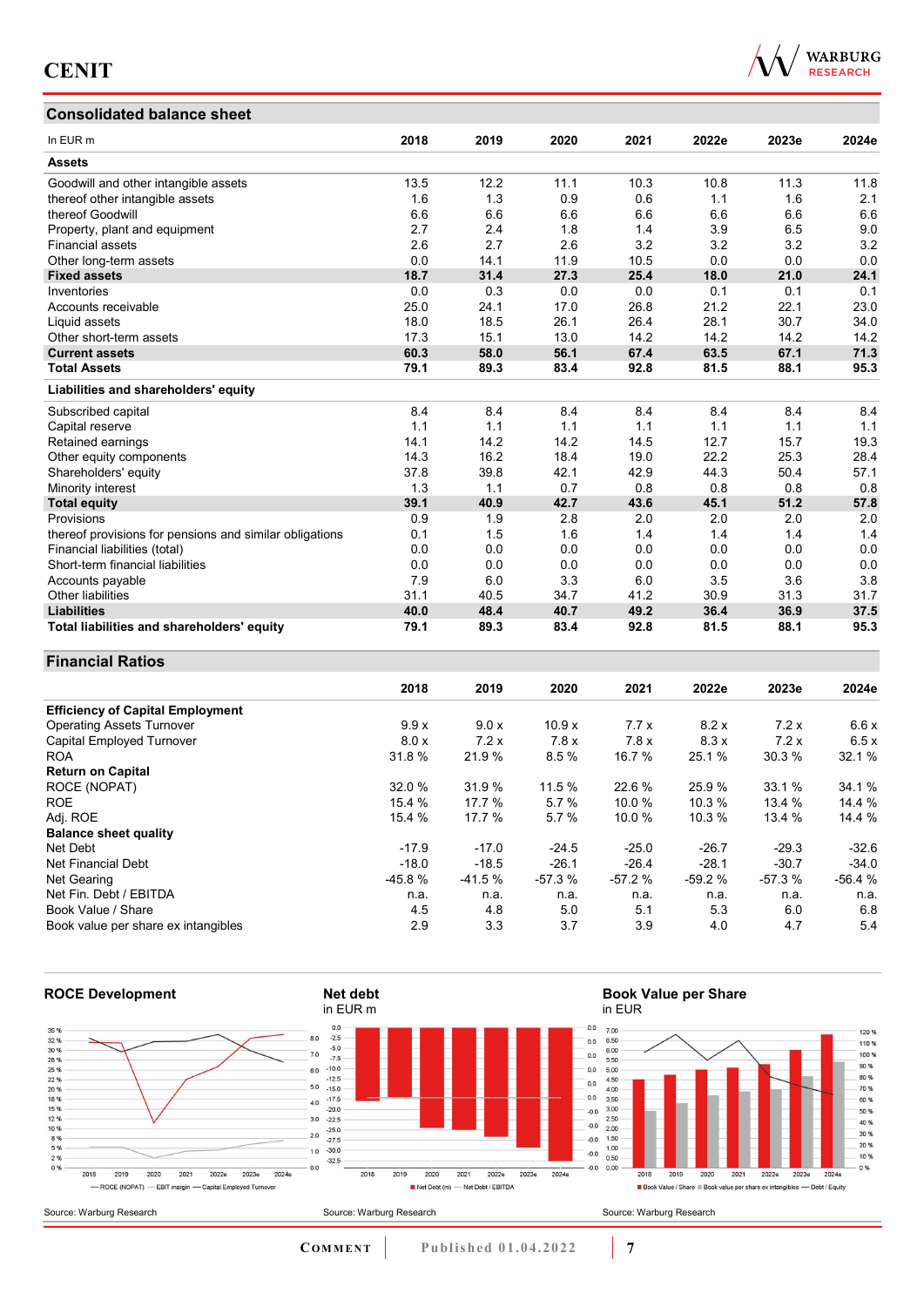## **Consolidated cash flow statement**



| In EUR m                                               | 2018   | 2019   | 2020   | 2021    | 2022e  | 2023e  | 2024e  |
|--------------------------------------------------------|--------|--------|--------|---------|--------|--------|--------|
| Net income                                             | 6.1    | 7.0    | 2.3    | 4.4     | 4.7    | 6.6    | 7.9    |
| Depreciation of fixed assets                           | 1.1    | 4.3    | 4.4    | 4.1     | 4.5    | 4.5    | 4.5    |
| Amortisation of goodwill                               | 0.0    | 0.0    | 0.0    | 0.0     | 0.0    | 0.0    | 0.0    |
| Amortisation of intangible assets                      | 1.9    | 1.8    | 1.6    | 1.0     | 1.5    | 1.5    | 1.5    |
| Increase/decrease in long-term provisions              | 0.0    | 0.7    | 0.0    | 0.3     | 0.0    | 0.0    | 0.0    |
| Other non-cash income and expenses                     | $-1.0$ | $-0.2$ | 0.9    | $-0.4$  | 0.0    | 0.0    | 0.0    |
| Cash Flow before NWC change                            | 8.1    | 13.5   | 9.1    | 9.3     | 10.7   | 12.6   | 13.9   |
| Increase / decrease in inventory                       | 0.1    | $-0.2$ | 0.2    | 0.0     | $-0.1$ | 0.0    | 0.0    |
| Increase / decrease in accounts receivable             | 4.5    | 3.0    | 9.0    | $-11.4$ | 5.6    | $-0.9$ | $-0.9$ |
| Increase / decrease in accounts payable                | $-3.1$ | $-4.6$ | $-6.0$ | 10.3    | $-2.5$ | 0.1    | 0.2    |
| Increase / decrease in other working capital positions | 0.0    | 0.0    | 0.0    | 0.0     | 0.0    | 0.0    | 0.0    |
| Increase / decrease in working capital (total)         | 1.5    | $-1.9$ | 3.2    | $-1.1$  | 3.0    | $-0.8$ | $-0.7$ |
| Net cash provided by operating activities [1]          | 9.6    | 11.7   | 12.3   | 8.2     | 13.7   | 11.8   | 13.2   |
| Investments in intangible assets                       | $-0.5$ | $-0.5$ | $-0.4$ | $-0.2$  | $-2.0$ | $-2.0$ | $-2.0$ |
| Investments in property, plant and equipment           | $-1.1$ | $-2.0$ | $-0.4$ | $-0.4$  | $-0.4$ | $-0.4$ | $-0.4$ |
| Payments for acquisitions                              | $-0.2$ | $-0.1$ | $-0.1$ | 0.0     | 0.0    | 0.0    | 0.0    |
| <b>Financial investments</b>                           | 2.0    | 0.1    | 0.0    | 0.3     | 0.0    | 0.0    | 0.0    |
| Income from asset disposals                            | 0.0    | 0.0    | 0.0    | 0.0     | 0.0    | 0.0    | 0.0    |
| Net cash provided by investing activities [2]          | $-3.8$ | $-2.8$ | $-0.9$ | $-0.9$  | $-2.4$ | $-2.4$ | $-2.4$ |
| Change in financial liabilities                        | 0.0    | 0.0    | 0.0    | 0.0     | 0.0    | 0.0    | 0.0    |
| Dividends paid                                         | $-8.4$ | $-5.0$ | 0.0    | $-3.9$  | $-6.3$ | $-3.3$ | $-4.2$ |
| Purchase of own shares                                 | 0.0    | 0.0    | 0.0    | 0.0     | 0.0    | 0.0    | 0.0    |
| Capital measures                                       | 0.0    | 0.0    | 0.0    | 0.0     | 0.0    | 0.0    | 0.0    |
| Other                                                  | $-0.1$ | $-3.6$ | $-3.7$ | $-3.3$  | $-3.3$ | $-3.3$ | $-3.3$ |
| Net cash provided by financing activities [3]          | $-8.5$ | $-8.6$ | $-3.7$ | $-7.2$  | $-9.6$ | $-6.6$ | $-7.5$ |
| Change in liquid funds [1]+[2]+[3]                     | $-2.7$ | 0.3    | 7.7    | 0.1     | 1.7    | 2.7    | 3.3    |
| Effects of exchange-rate changes on cash               | 0.2    | 0.1    | $-0.1$ | 0.2     | 0.0    | 0.0    | 0.0    |
| Cash and cash equivalent at end of period              | 18.0   | 18.5   | 26.1   | 26.4    | 28.1   | 30.7   | 34.0   |

### **Financial Ratios**

| 1 1114117141 RAGO                    |          |         |          |           |          |         |         |
|--------------------------------------|----------|---------|----------|-----------|----------|---------|---------|
|                                      | 2018     | 2019    | 2020     | 2021      | 2022e    | 2023e   | 2024e   |
| <b>Cash Flow</b>                     |          |         |          |           |          |         |         |
| <b>FCF</b>                           | 8.0      | 5.8     | 8.0      | 4.3       | 8.0      | 6.0     | 7.5     |
| Free Cash Flow / Sales               | 4.7%     | 3.4%    | 5.6%     | 2.9%      | 5.3%     | $3.8\%$ | 4.5%    |
| Free Cash Flow Potential             | 8.6      | 12.9    | 4.7      | 5.4       | 5.8      | 7.6     | 9.0     |
| Free Cash Flow / Net Profit          | 134.3 %  | 84.6 %  | 343.7 %  | 101.2 %   | 177.3 %  | 94.5 %  | 96.8%   |
| Interest Received / Avg. Cash        | 0.0%     | $0.0\%$ | 0.0%     | $0.0\%$   | $0.0\%$  | $0.0\%$ | $0.0\%$ |
| Interest Paid / Avg. Debt            | n.a.     | n.a.    | n.a.     | 16100.0 % | 8300.0 % | 8300.0% | 8300.0% |
| <b>Management of Funds</b>           |          |         |          |           |          |         |         |
| Investment ratio                     | 1.0%     | 1.5%    | $0.6\%$  | 0.4%      | 1.6%     | 1.5%    | 1.5%    |
| Maint. Capex / Sales                 | 0.3%     | 0.3%    | 0.3%     | 0.1%      | 1.2%     | $1.1\%$ | 1.1%    |
| Capex / Dep                          | 55.7 %   | 41.5 %  | 13.4 %   | 12.8 %    | 40.8%    | 40.8%   | 40.8%   |
| Avg. Working Capital / Sales         | 9.5%     | 9.1%    | 9.8%     | 9.9%      | 10.6 %   | 9.5%    | 9.6%    |
| Trade Debtors / Trade Creditors      | 315.4 %  | 404.5 % | 520.8%   | 444.2 %   | 605.7 %  | 613.9%  | 605.3%  |
| <b>Inventory Turnover</b>            | 2807.9 x | 334.3 x | 5855.7 x | 4573.0 x  | 837.6 x  | 854.3 x | 890.2 x |
| Receivables collection period (days) | 54       | 51      | 44       | 67        | 51       | 51      | 51      |
| Payables payment period (days)       | 34       | 25      | 17       | 32        | 18       | 18      | 18      |
| Cash conversion cycle (Days)         | 9        | 19      | 14       | 18        | 18       | 18      | 18      |





**Free Cash Flow Generation**

**COMMENT** Published 01.04.2022 **8** 

**Working Capital**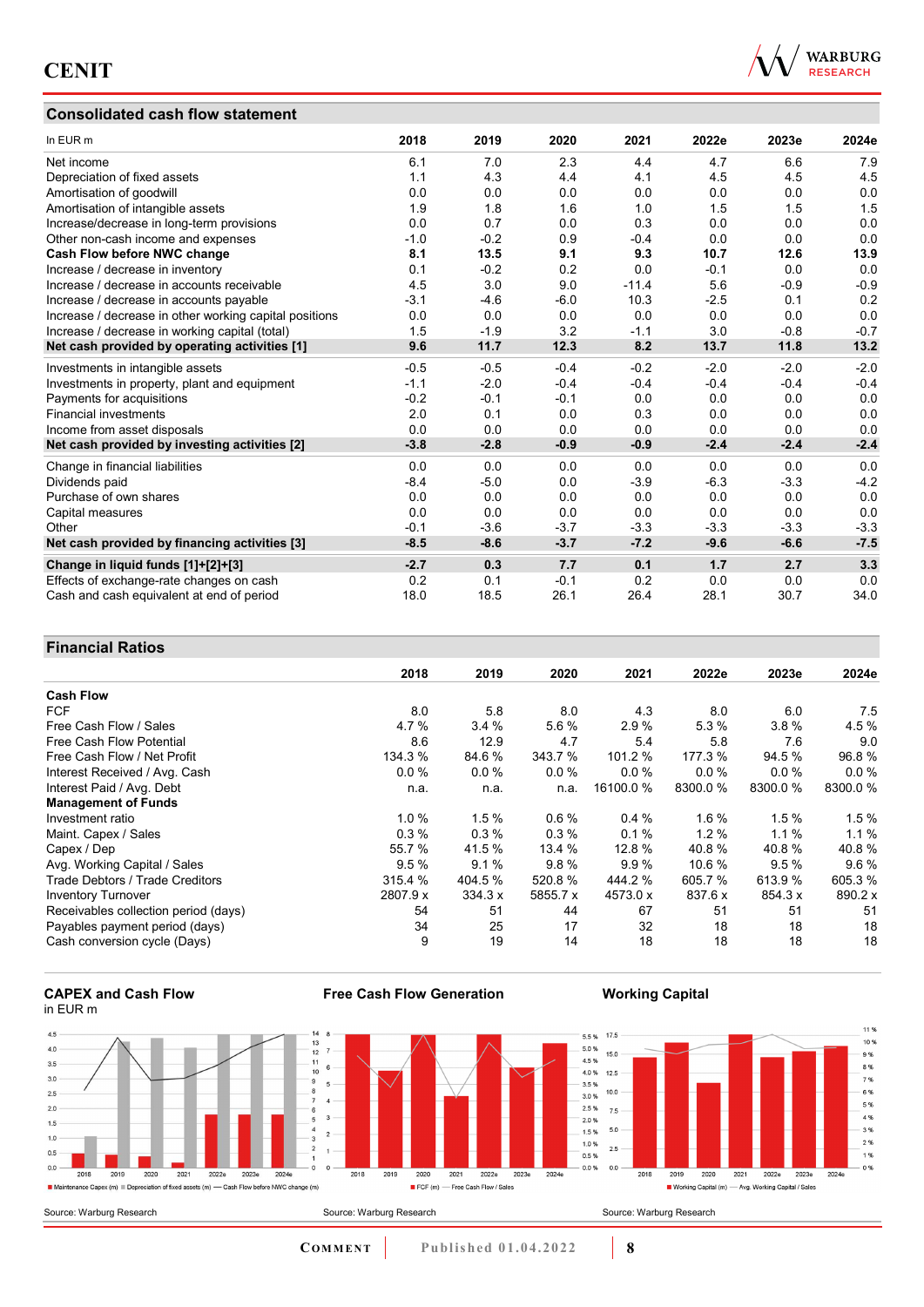

### **LEGAL DISCLAIMER**

This research report ("investment recommendation") was prepared by the Warburg Research GmbH, a fully owned subsidiary of the M.M.Warburg & CO (AG & Co.) KGaA and is passed on by the M.M.Warburg & CO (AG & Co.) KGaA. It is intended solely for the recipient and may not be passed on to another company without their prior consent, regardless of whether the company is part of the same corporation or not. It contains selected information and does not purport to be complete. The investment recommendation is based on publicly available information and data ("information") believed to be accurate and complete. Warburg Research GmbH neither examines the information for accuracy and completeness, nor guarantees its accuracy and completeness. Possible errors or incompleteness of the information do not constitute grounds for liability of M.M.Warburg & CO (AG & Co.) KGaA or Warburg Research GmbH for damages of any kind whatsoever, and M.M.Warburg & CO (AG & Co.) KGaA and Warburg Research GmbH are not liable for indirect and/or direct and/or consequential damages. In particular, neither M.M.Warburg & CO (AG & Co.) KGaA nor Warburg Research GmbH are liable for the statements, plans or other details contained in these investment recommendations concerning the examined companies, their affiliated companies, strategies, economic situations, market and competitive situations, regulatory environment, etc. Although due care has been taken in compiling this investment recommendation, it cannot be excluded that it is incomplete or contains errors. M.M.Warburg & CO (AG & Co.) KGaA and Warburg Research GmbH, their shareholders and employees are not liable for the accuracy and completeness of the statements, estimations and the conclusions derived from the information contained in this investment recommendation. Provided a investment recommendation is being transmitted in connection with an existing contractual relationship, i.e. financial advisory or similar services, the liability of M.M.Warburg & CO (AG & Co.) KGaA and Warburg Research GmbH shall be restricted to gross negligence and wilful misconduct. In case of failure in essential tasks, M.M.Warburg & CO (AG & Co.) KGaA and Warburg Research GmbH are liable for normal negligence. In any case, the liability of M.M.Warburg & CO (AG & Co.) KGaA and Warburg Research GmbH is limited to typical, expectable damages. This investment recommendation does not constitute an offer or a solicitation of an offer for the purchase or sale of any security. Partners, directors or employees of M.M.Warburg & CO (AG & Co.) KGaA, Warburg Research GmbH or affiliated companies may serve in a position of responsibility, i.e. on the board of directors of companies mentioned in the report. Opinions expressed in this investment recommendation are subject to change without notice. All rights reserved.

### **COPYRIGHT NOTICE**

This work including all its parts is protected by copyright. Any use beyond the limits provided by copyright law without permission is prohibited and punishable. This applies, in particular, to reproductions, translations, microfilming, and storage and processing on electronic media of the entire content or parts thereof.

### **DISCLOSURE ACCORDING TO §85 OF THE GERMAN SECURITIES TRADING ACT (WPHG), MAR AND MIFID II INCL. COMMISSION DELEGATED REGULATION (EU) 2016/958 AND (EU) 2017/565**

The valuation underlying the investment recommendation for the company analysed here is based on generally accepted and widely used methods of fundamental analysis, such as e.g. DCF Model, Free Cash Flow Value Potential, NAV, Peer Group Comparison or Sum of the Parts Model (see also [http://www.mmwarburg.de/disclaimer/disclaimer.htm#Valuation\)](http://www.mmwarburg.de/disclaimer/disclaimer.htm#Valuation). The result of this fundamental valuation is modified to take into consideration the analyst's assessment as regards the expected development of investor sentiment and its impact on the share price.

Independent of the applied valuation methods, there is the risk that the price target will not be met, for instance because of unforeseen changes in demand for the company's products, changes in management, technology, economic development, interest rate development, operating and/or material costs, competitive pressure, supervisory law, exchange rate, tax rate etc. For investments in foreign markets and instruments there are further risks, generally based on exchange rate changes or changes in political and social conditions.

This commentary reflects the opinion of the relevant author at the point in time of its compilation. A change in the fundamental factors underlying the valuation can mean that the valuation is subsequently no longer accurate. Whether, or in what time frame, an update of this commentary follows is not determined in advance.

Additional internal and organisational arrangements to prevent or to deal with conflicts of interest have been implemented. Among these are the spatial separation of Warburg Research GmbH from M.M.Warburg & CO (AG & Co.) KGaA and the creation of areas of confidentiality. This prevents the exchange of information, which could form the basis of conflicts of interest for Warburg Research GmbH in terms of the analysed issuers or their financial instruments.

The analysts of Warburg Research GmbH do not receive a gratuity – directly or indirectly – from the investment banking activities of M.M.Warburg & CO (AG & Co.) KGaA or of any company within the Warburg-Group.

All prices of financial instruments given in this investment recommendation are the closing prices on the last stock-market trading day before the publication date stated, unless another point in time is explicitly stated.

M.M.Warburg & CO (AG & Co.) KGaA and Warburg Research GmbH are subject to the supervision of the Federal Financial Supervisory Authority, BaFin. M.M.Warburg & CO (AG & Co.) KGaA is additionally subject to the supervision of the European Central Bank (ECB).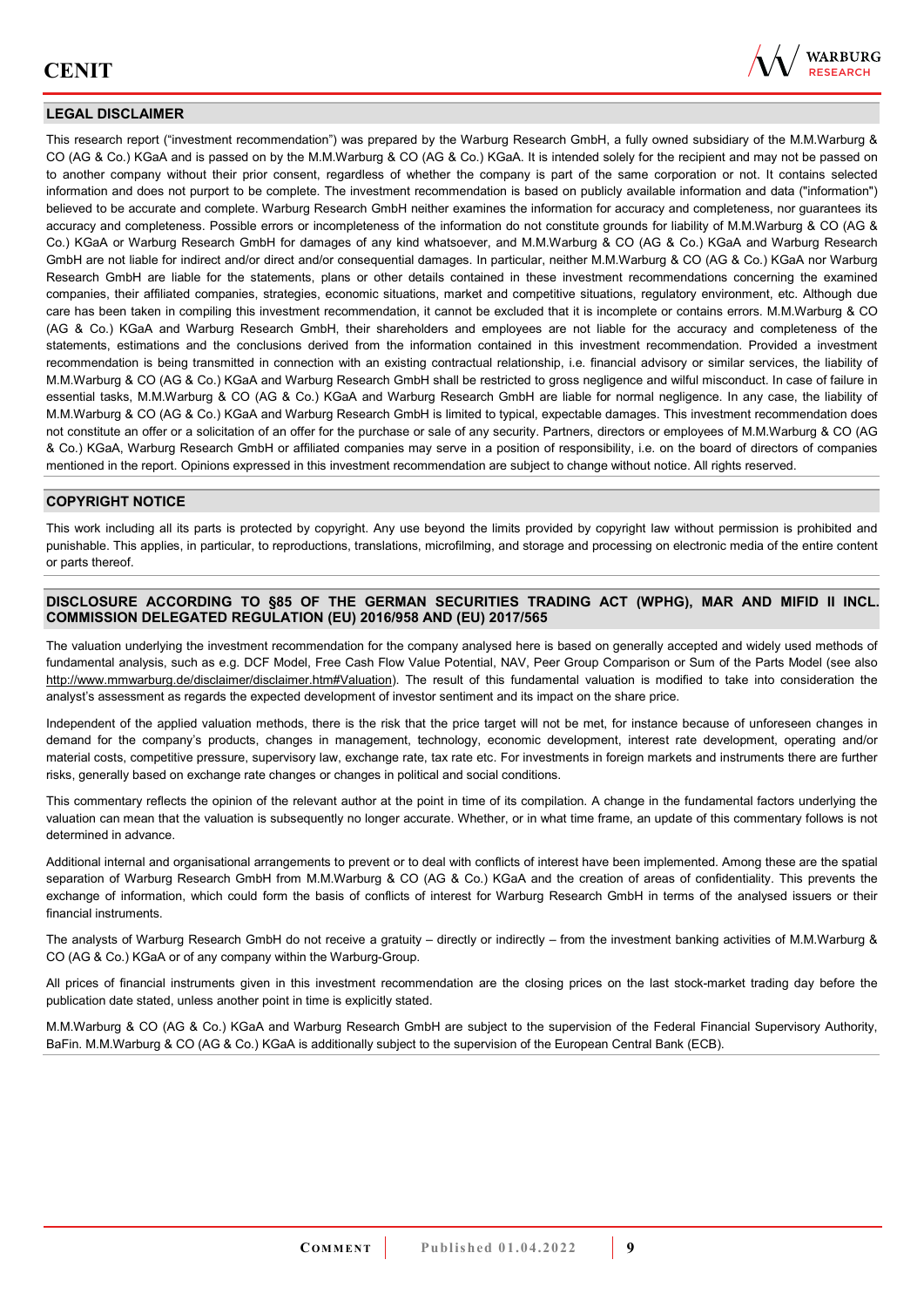

### **SOURCES**

All **data and consensus estimates** have been obtained from FactSet except where stated otherwise.

The **Warburg ESG Risk Score** is based on information © 2020 MSCI ESG Research LLC. Reproduced by permission. Although Warburg Research's information providers, including without limitation, MSCI ESG Research LLC and its affiliates (the "ESG Parties"), obtain information (the "Information") from sources they consider reliable, none of the ESG Parties warrants or guarantees the originality, accuracy and/or completeness, of any data herein and expressly disclaim all express or implied warranties, including those of merchantability and fitness for a particular purpose. The Information may only be used for your internal use, may not be reproduced or redisseminated in any form and may not be used as a basis for, or a component, of any financial instruments or products indices. Further, none of the Information can in and of itself be used to determine which securities to buy or sell or when to buy or sell them. None of the ESG Parties shall have any liability for any errors or omissions in connection with any data herein, or any liability for any direct, indirect, special, punitive, consequential or any other damage (including lost profits) even if notified of the possibility.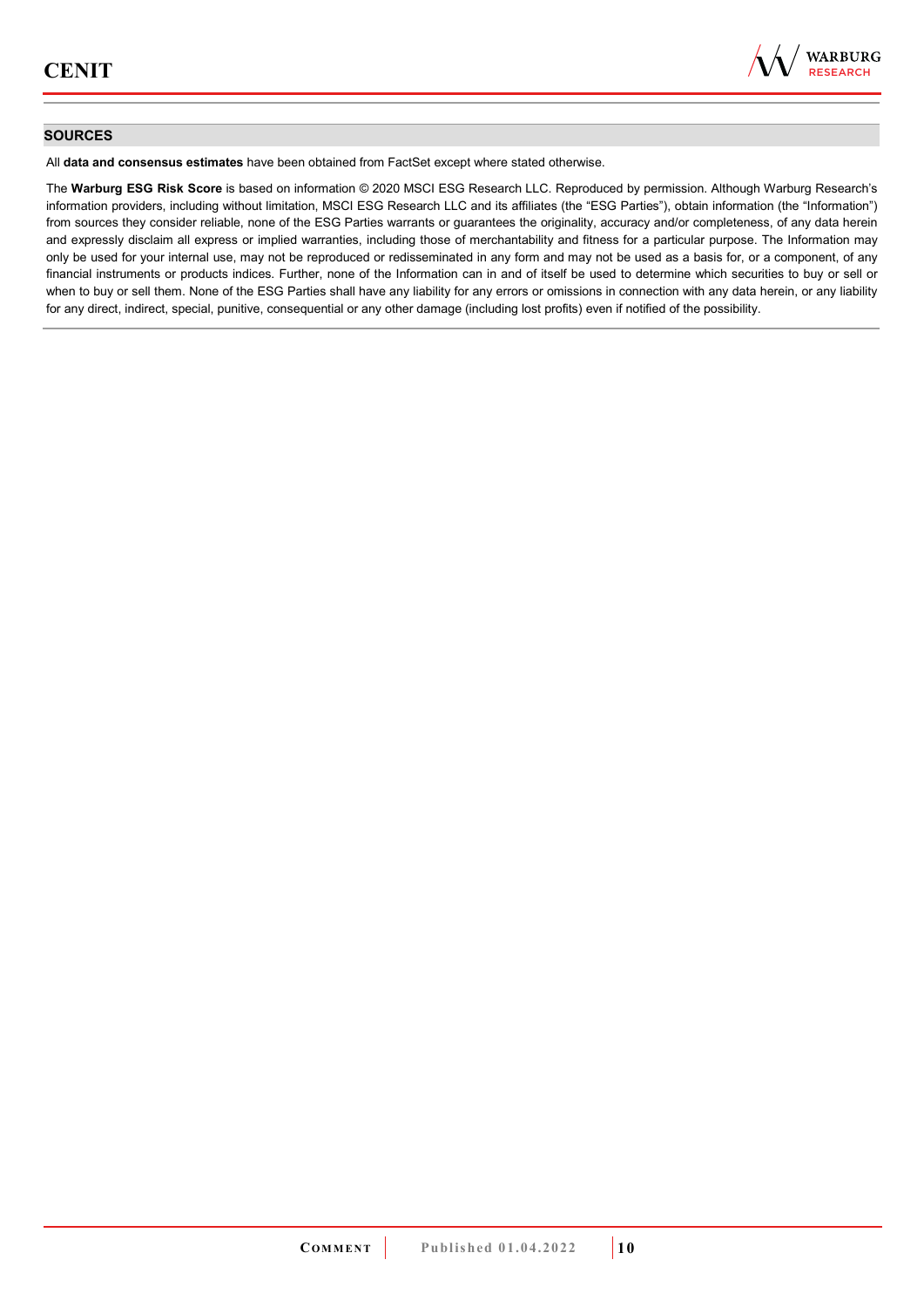

#### **Additional information for clients in the United States**

1. This research report (the "Report") is a product of Warburg Research GmbH, Germany, a fully owned subsidiary of M.M.Warburg & CO (AG & Co.)

KGaA, Germany (in the following collectively "Warburg"). Warburg is the employer of the research analyst(s), who have prepared the Report. The research analyst(s) reside outside the United States and are not associated persons of any U.S. regulated broker-dealer and therefore are not subject to the supervision of any U.S. regulated broker-dealer.

2. The Report is provided in the United States for distribution solely to "major U.S. institutional investors" under Rule 15a-6 of the U.S. Securities Exchange Act of 1934 by CIC.

3. CIC (Crédit Industriel et Commercial) and M.M. Warburg & CO have concluded a Research Distribution Agreement that gives CIC Market Solutions exclusive distribution in France, the US and Canada of the Warburg Research GmbH research product.

4. The research reports are distributed in the United States of America by CIC ("CIC") pursuant to a SEC Rule 15a-6 agreement with CIC Market Solutions Inc ("CICI"), a U.S. registered broker-dealer and a related company of CIC, and are distributed solely to persons who qualify as "Major U.S. Institutional Investors" as defined in SEC Rule 15a-6 under the Securities Exchange Act of 1934.

5. Any person who is not a Major U.S. Institutional Investor must not rely on this communication. The delivery of this research report to any person in the United States of America is not a recommendation to effect any transactions in the securities discussed herein, or an endorsement of any opinion expressed herein.

#### **Reference in accordance with section 85 of the German Securities Trading Act (WpHG) and Art. 20 MAR regarding possible conflicts of interest with companies analysed:**

- **-1-** Warburg Research, or an affiliated company, or an employee of one of these companies responsible for the compilation of the research, hold a **share of more than 5%** of the equity capital of the analysed company.
- **-2-**  Warburg Research, or an affiliated company, within the last twelve months participated in the **management of a consortium** for an issue in the course of a public offering of such financial instruments, which are, or the issuer of which is, the subject of the investment recommendation.
- **-3-** Companies affiliated with Warburg Research **manage financial instruments**, which are, or the issuers of which are, subject of the investment recommendation, in a market based on the provision of buy or sell contracts.

MMWB, Warburg Research, or an affiliated company, reached an agreement with the issuer to provide **investment banking and/or investment services** and the relevant agreement was in force in the last 12 months or there arose for this period, based on the relevant

- **-4**  agreement, the obligation to provide or to receive a service or compensation - provided that this disclosure does not result in the disclosure of confidential business information.
- **-5-** The company compiling the analysis or an affiliated company had reached an **agreement on the compilation of the investment recommendation** with the analysed company.
- **-6a-** Warburg Research, or an affiliated company, holds a **net long position of more than 0.5%** of the total issued share capital of the analysed company.
- **-6b-** Warburg Research, or an affiliated company, holds a **net short position of more than 0.5%** of the total issued share capital of the analysed company.
- **-6c-** The issuer holds shares of more than 5% of the total issued capital of Warburg Research or an affiliated company.
- **-7-** The company preparing the analysis as well as its affiliated companies and employees have **other important interests** in relation to the analysed company, such as, for example, the exercising of mandates at analysed companies.

| Company      |   | Disclosure Link to the historical price targets and rating changes (last 12 months) |
|--------------|---|-------------------------------------------------------------------------------------|
| <b>CENIT</b> | h | http://www.mmwarburg.com/disclaimer/disclaimer_en/DE0005407100.htm                  |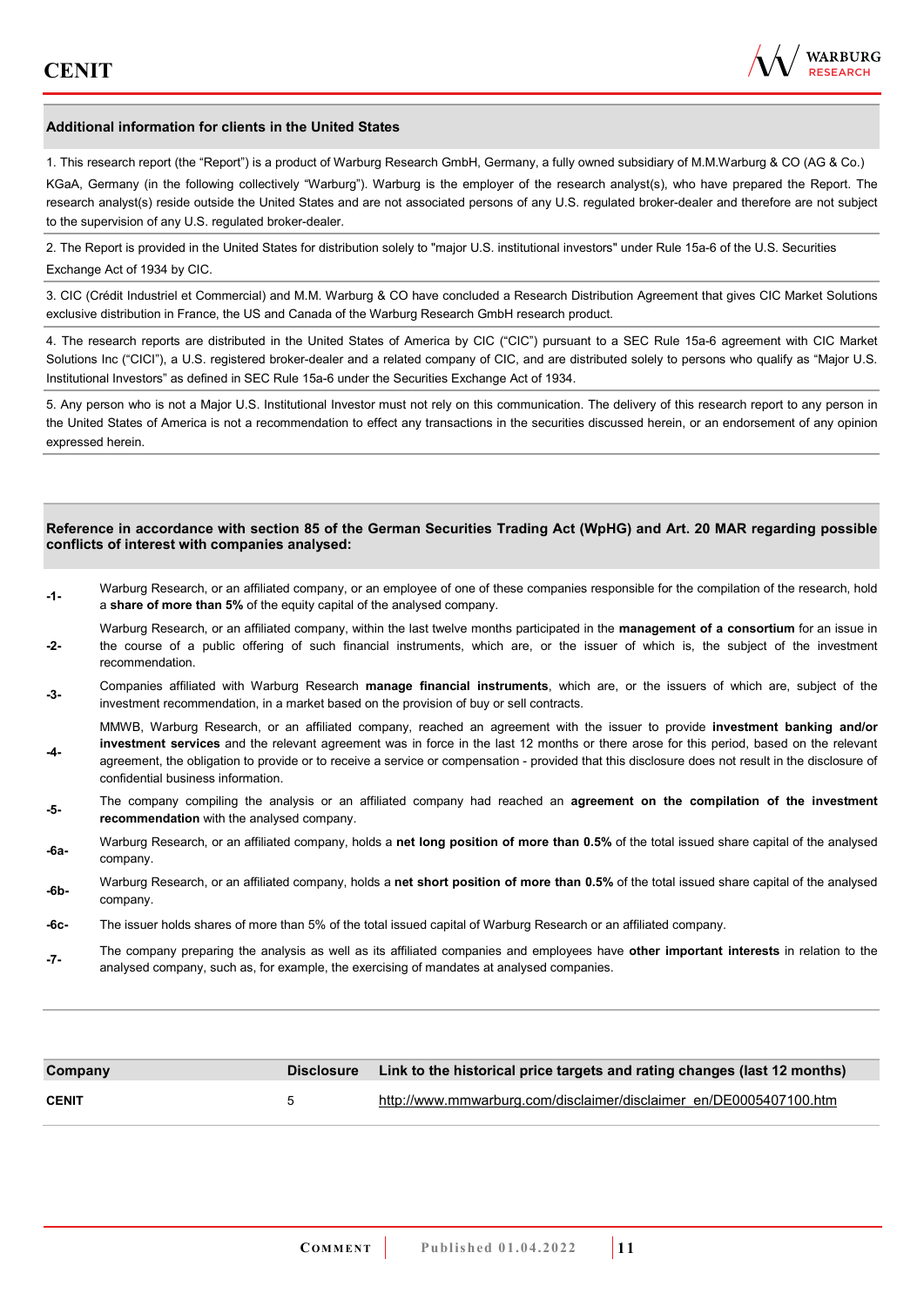

### **INVESTMENT RECOMMENDATION**

Investment recommendation: expected direction of the share price development of the financial instrument up to the given price target in the opinion of the analyst who covers this financial instrument.

| -B-           | Buy:                     | The price of the analysed financial instrument is expected to rise over the next 12 months.                  |
|---------------|--------------------------|--------------------------------------------------------------------------------------------------------------|
| -H-           | Hold:                    | The price of the analysed financial instrument is expected to remain mostly flat over the next 12<br>months. |
| -S-           | Sell:                    | The price of the analysed financial instrument is expected to fall over the next 12 months.                  |
| $\frac{1}{2}$ | <b>Rating suspended:</b> | The available information currently does not permit an evaluation of the company.                            |

### **WARBURG RESEARCH GMBH – ANALYSED RESEARCH UNIVERSE BY RATING**

| Rating           | <b>Number of stocks</b> | % of Universe  |
|------------------|-------------------------|----------------|
| Buy              | 170                     | 81             |
| Hold             | 35                      | 17             |
| Sell             | 4                       | $\overline{2}$ |
| Rating suspended | 2                       | 1              |
| <b>Total</b>     | 211                     | 100            |

### **WARBURG RESEARCH GMBH – ANALYSED RESEARCH UNIVERSE BY RATING …**

**… taking into account only those companies which were provided with major investment services in the last twelve months.** 

| Rating           | <b>Number of stocks</b> | % of Universe |
|------------------|-------------------------|---------------|
| Buy              | 51                      | 86            |
| Hold             | 5                       | 8             |
| Sell             |                         | 2             |
| Rating suspended | 2                       | 3             |
| <b>Total</b>     | 59                      | 100           |

### **PRICE AND RATING HISTORY CENIT AS OF 01.04.2022**



Markings in the chart show rating changes by Warburg Research GmbH in the last 12 months. Every marking details the date and closing price on the day of the rating change.